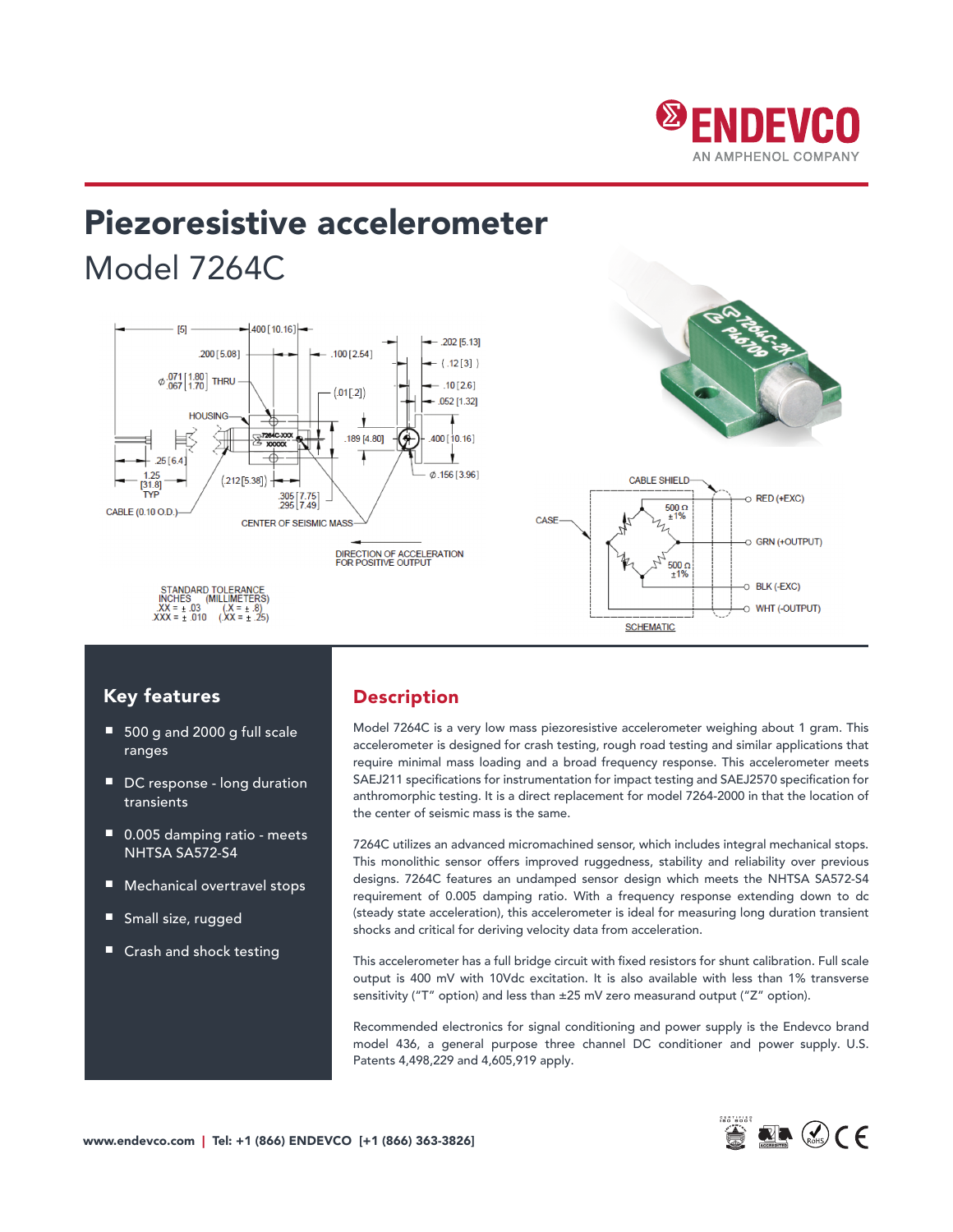# Piezoresistive accelerometer | Model 7264C

The following performance specifications conform to ISA-RP-37.2 (1964) and are typical values, referenced at +75˚F (+24˚C) and 100 Hz, unless otherwise noted. Calibration data, traceable to National Institute of Standards and Technology (NIST), is supplied.

| <b>Specifications</b>                                                          |                                                                                       |                                                                                    |                                                                                          |
|--------------------------------------------------------------------------------|---------------------------------------------------------------------------------------|------------------------------------------------------------------------------------|------------------------------------------------------------------------------------------|
| <b>Dynamic characteristics</b>                                                 | <b>Units</b>                                                                          | 7264C-500                                                                          | 7264C-2000                                                                               |
| Range                                                                          | g                                                                                     | ± 500                                                                              | ±2000                                                                                    |
| Sensitivity (at 100 Hz & 10 g)                                                 | mV/g typ (min)<br>Hz                                                                  | 0.80(0.40)                                                                         | 0.20(0.15)                                                                               |
| Frequency response<br>$(\pm 2\%$ max, ref. 100 Hz)                             |                                                                                       |                                                                                    | 0 to 2000                                                                                |
| $(\pm 5\%$ max, ref. 100 Hz)                                                   |                                                                                       | 0 to 3000                                                                          | 0 to 5000                                                                                |
| Mounted resonance frequency                                                    | Hz                                                                                    | 17 000                                                                             | 26 000                                                                                   |
| Damping ratio                                                                  | Max                                                                                   | 0.005                                                                              | 0.005                                                                                    |
| Non-linearity                                                                  |                                                                                       |                                                                                    |                                                                                          |
| (% of reading, to full range)                                                  | $%$ max                                                                               | ±1                                                                                 | ±1                                                                                       |
| Repeatability                                                                  |                                                                                       |                                                                                    |                                                                                          |
| (after full scale shock)                                                       | Equiv. g                                                                              | 0.2                                                                                | 0.2                                                                                      |
| Transverse sensitivity [1]                                                     | $%$ max                                                                               | 3 (1 optional)                                                                     | 3 (1 optional)                                                                           |
| Zero measurand output [2]                                                      | mV max                                                                                | $\pm$ 50 ( $\pm$ 25 optional)                                                      | $± 50 (± 25$ optional)                                                                   |
| Thermal zero shift                                                             | mV typ                                                                                | ±10                                                                                | ±10                                                                                      |
| From 0°F to +150°F (-18°C to +66°C), ref 75°F (24°C)                           | mV max                                                                                | ± 25                                                                               | ± 25                                                                                     |
| Thermal sensitivity shift                                                      | %/°F typ                                                                              | $-0.06$                                                                            | $-0.06$                                                                                  |
| From $0^{\circ}$ F to +150 $^{\circ}$ F (-18 $^{\circ}$ C to +66 $^{\circ}$ C) | %/°C typ                                                                              | $-0.10$                                                                            | $-0.10$                                                                                  |
| From 65°F to +85°F (+18°C to +29°C), ref 75°F (24°C)                           | $±$ % typ                                                                             | ± 1.0                                                                              | ± 1.0                                                                                    |
| Warm-up time                                                                   | ms typ                                                                                | $\mathbf{1}$                                                                       | $\mathbf{1}$                                                                             |
| Base strain sensitivity (per ISA 37.2 @ 250 µ strain)                          | Equiv. g's                                                                            | < 0.1                                                                              | < 0.1                                                                                    |
| Mechanical overtravel stops                                                    | g's                                                                                   | 1500 g typical,                                                                    | 5000 g typical,                                                                          |
|                                                                                |                                                                                       | 750 g minimum                                                                      | 2500 g minimum                                                                           |
| <b>Electrical characteristics</b>                                              |                                                                                       |                                                                                    |                                                                                          |
| Excitation [3]                                                                 | 5 Vdc and 10 Vdc                                                                      |                                                                                    |                                                                                          |
| Input resistance [4]                                                           | 300 to 900 ohms                                                                       |                                                                                    |                                                                                          |
| Output resistance [4]                                                          | 400 to 1600 ohms                                                                      |                                                                                    |                                                                                          |
| <b>Fixed resistors</b>                                                         | 500 ohms $\pm$ 1%                                                                     |                                                                                    |                                                                                          |
| Insulation resistance                                                          | 100 megohms minimum at 50 Vdc; leads to case and to shield                            |                                                                                    |                                                                                          |
| <b>Physical characteristics</b>                                                |                                                                                       |                                                                                    |                                                                                          |
| Case material                                                                  | Green anodized aluminum alloy                                                         |                                                                                    |                                                                                          |
| Electrical connections                                                         |                                                                                       | Integral cable, four conductor No. 32 AWG Teflon® insulated leads, braided shield, |                                                                                          |
|                                                                                | White silicone jacket                                                                 |                                                                                    |                                                                                          |
| Mounting torque                                                                | Holes for two 0-80 mounting screws/2.6in-lbf (0.29Nm) recommended                     |                                                                                    |                                                                                          |
| Weight                                                                         | 1.4 gram (cable weighs 9 grams/meter)                                                 |                                                                                    |                                                                                          |
| <b>Environmental characteristics</b>                                           |                                                                                       |                                                                                    |                                                                                          |
| Acceleration limits (in any direction)                                         |                                                                                       |                                                                                    |                                                                                          |
| <b>Static</b>                                                                  |                                                                                       | 5000 g                                                                             | 10000q                                                                                   |
| Sinusoidal vibration                                                           |                                                                                       | 1000 g pk below 3 kHz                                                              | 1000 g pk below 5 kHz                                                                    |
| Shock (half-sine pulse duration)                                               |                                                                                       | 5000 g, 300 µsec or longer                                                         | 10 000 g, 200 usec or longer                                                             |
| Temperature                                                                    |                                                                                       |                                                                                    |                                                                                          |
| Operating                                                                      | $0^{\circ}$ F to +150 $^{\circ}$ F (-18 $^{\circ}$ C to +66 $^{\circ}$ C)             |                                                                                    |                                                                                          |
| Storage                                                                        | -65°F to +250°F (-54°C to +121°C)                                                     |                                                                                    |                                                                                          |
| Calibration data supplied [6]                                                  |                                                                                       |                                                                                    |                                                                                          |
| Sensitivity (at 100 Hz and 10 g pk)                                            | mV/g at 5.0 Vdc and 10.0 Vd                                                           |                                                                                    |                                                                                          |
| Frequency response                                                             |                                                                                       |                                                                                    | 20 Hz to 3000 Hz, % deviation reference 100 Hz; dB plot continued from 3000 to 30 000 Hz |
|                                                                                | for 7264C-500: 20 Hz to 5000 Hz, % deviation reference 100 Hz; dB plot continued from |                                                                                    |                                                                                          |
|                                                                                | 5000 to 30 000 Hz for 7264C-2000                                                      |                                                                                    |                                                                                          |
| Zero measurand output                                                          | mV at 5.0 Vdc and 10.0 Vdc                                                            |                                                                                    |                                                                                          |
| Maximum transverse sensitivity                                                 | % of sensitivity                                                                      |                                                                                    |                                                                                          |
| Input and output resistance                                                    | Ohms                                                                                  |                                                                                    |                                                                                          |